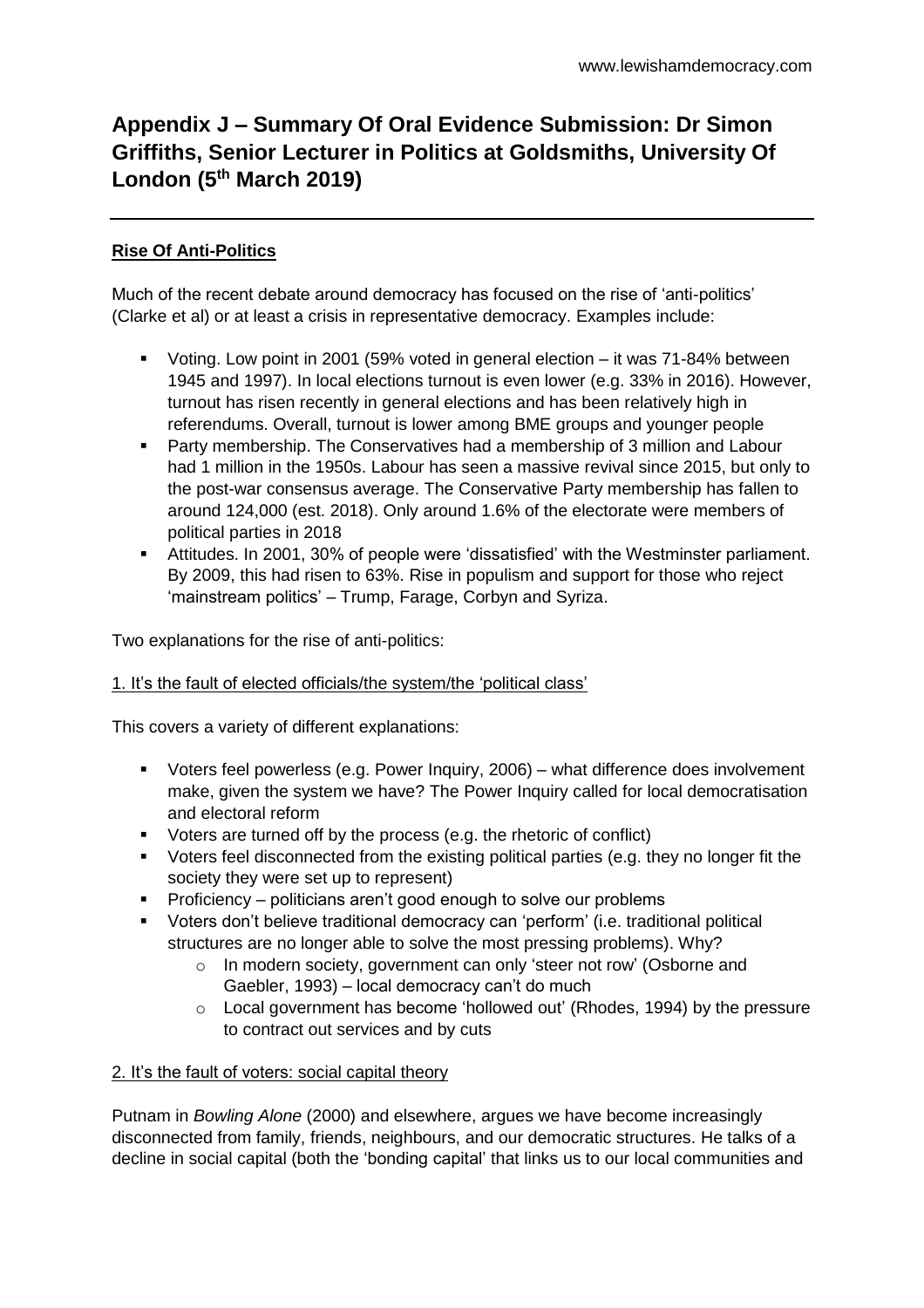the and 'bridging capital' that links us to others not necessarily like us – authority figures, including politicians)

## **Anti-Politics: Two Counter Claims**

There are plenty of arguments that there is not a rise in 'anti-politics', merely a lack of faith in traditional, representative democracy. We still 'do politics', we just do it differently e.g. activism, pressure groups, volunteering (Hay, 2007).

It's also worth noting, as Stoker (2006) and Crick (2002) have done – 'in defence of politics' – that politics is an innately disappointing activity. It's about compromise. In a world where we act like consumers who expect to get what we want, of course the compromises of politics are disappointing.

#### **Comments On The Local Democracy Review**

#### Openness & Transparency

Need to build trust (O'Neil, 2002) – trust doesn't come from openness and transparency. It comes from scrutiny and accountability: 'enthusiasm for ever more complete openness and transparency has done little to build or restore public trust. On the contrary, trust seemingly has receded as transparency has advanced … if we want a society in which placing trust is feasible we need to look for ways in which we can actively check one another's claims'

#### Public Involvement In Decision-Making

Go where voters are (place-based decision making)

#### Effective Decision-Making

Providing clarity about the role, workload and responsibilities of a councillor. Link this to debates about why women and BME citizens are less likely to put themselves forward (Campbell, 2018).

#### **Conclusions**

- Politics is being done differently
- Need to reach out to alienated groups, respond to technological changes and go to where people are
- Limits to what can be done. Many of the problems are structural and need democratic reform
- $\blacksquare$  Build new structures where you can in local communities etc